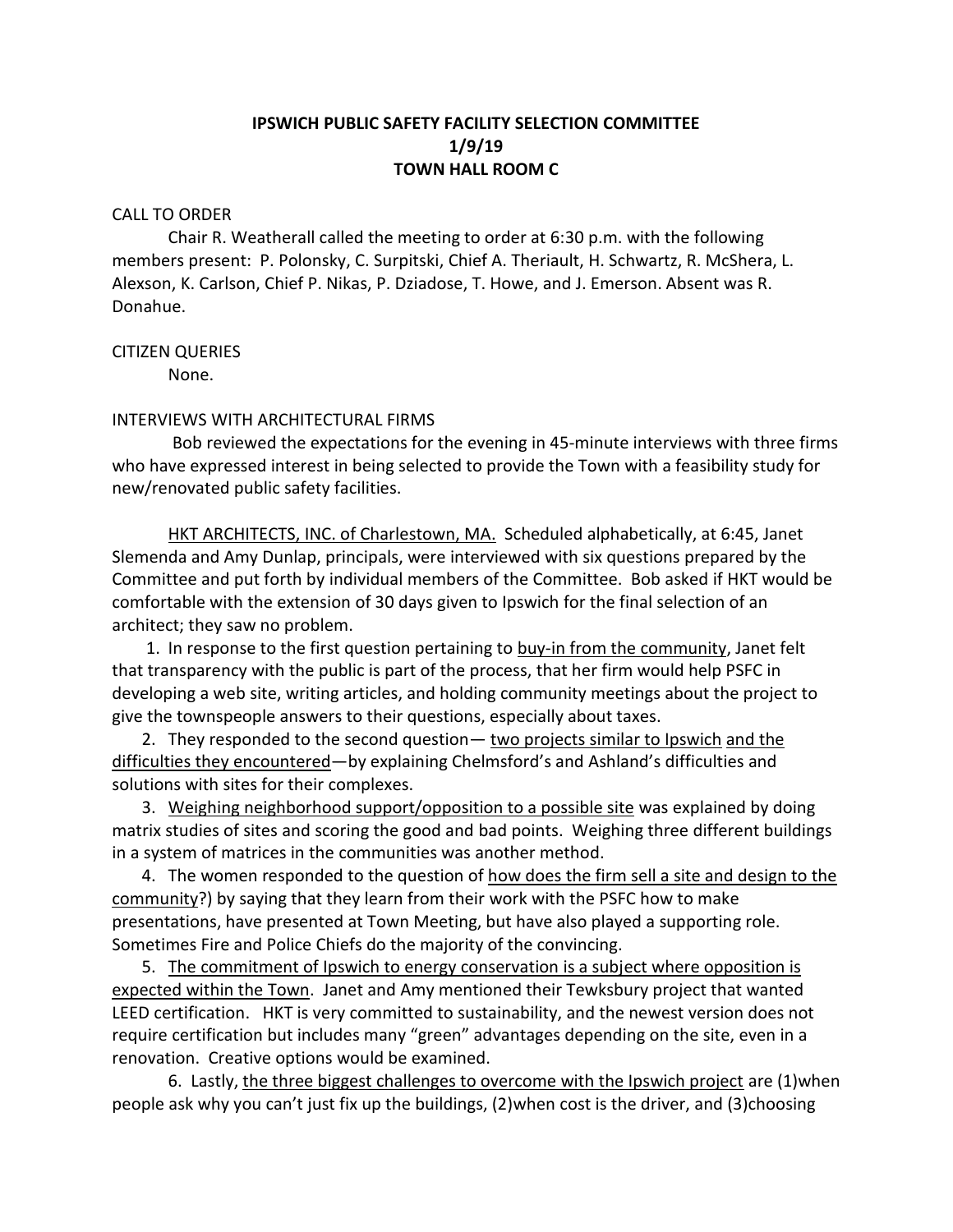the site that public safety wants. The firm does questionnaires in advance, field investigations, interviewing (always individually) with fire, police, and public safety, and then compares.

Peter asked, in follow-up questions, about a campus design as a selling point with a ballpark, etc. They stated possibilities and mentioned that community rooms are a huge sell as well. Bob asked about doing a project in phases; the architect replied that the cost escalates as the years go by. (\$500 per sq.ft. currently)

KAESLER-BOOS of Foxborough, MA At 7:45, Michael McKeon, Todd Costa, and Paul Dominov were asked and affirmed that they were comfortable with the 30-day extension. In business for 50 years, the firm does only public safety and school buildings.

1. Mike stressed the need for a marketing plan, a web site, and transparency. In talking to all of Ipswich citizens, PSFC or the architects would make presentations. Paul mentioned three-dimensional graphs, virtual reality, and building a model as a design tool which is very powerful for presentation.

2. Sharon, Sandwich, Holden, and Plainville were all projects similar to Ipswich in design context. The key to a feasibility study is getting enough information which comes about in three parts: the questionnaire, interviews, and programs from fire and police for sharing of facilities, discussing with both entities what will work and what may not work.

3. For addressing opposition and getting support from the community, Michael mentioned local press and using the website for questions.

4. The role of the architect in selling to the community—Michael stated that the selling has to come from the Town's professionals and while the architects are the experts, coordinated plans from interested citizens, letters to the editor, and even incorporating somebody from the "no" side are all essential.

5. Commitment to energy conservation and green building—Michael spoke of projects they had done which include geo-thermal heat and talked about the new energy requirements/costs.

6. Three biggest challenges to overcome—Michael gave as follows: 1. Transparent educational process to bring people on board, 2. Ground water problems, and 3. Cost—"getting the best bang for the buck".

Peter asked, in follow-up questions, about working with coastal communities and combining emergency management and other departments within the complex. They had, in fact, worked with several coastal communities and spoke of mechanical systems and variable refrigerants in campus facilities.

TGAS of Cambridge, MA At 8:45 Theodore Galante, the principal, and his two associates set up visuals and spoke of their specialization in public safety facilities.

1. In obtaining buy-in from the community, Ted exclaimed that what doesn't work is not engaging in community early enough! Open meetings should be held that invite community members, and abutters should be brought into the project immediately.

2. A project that was similar to Ipswich was in New Bedford and the presenters showed a graphic of the site solution.